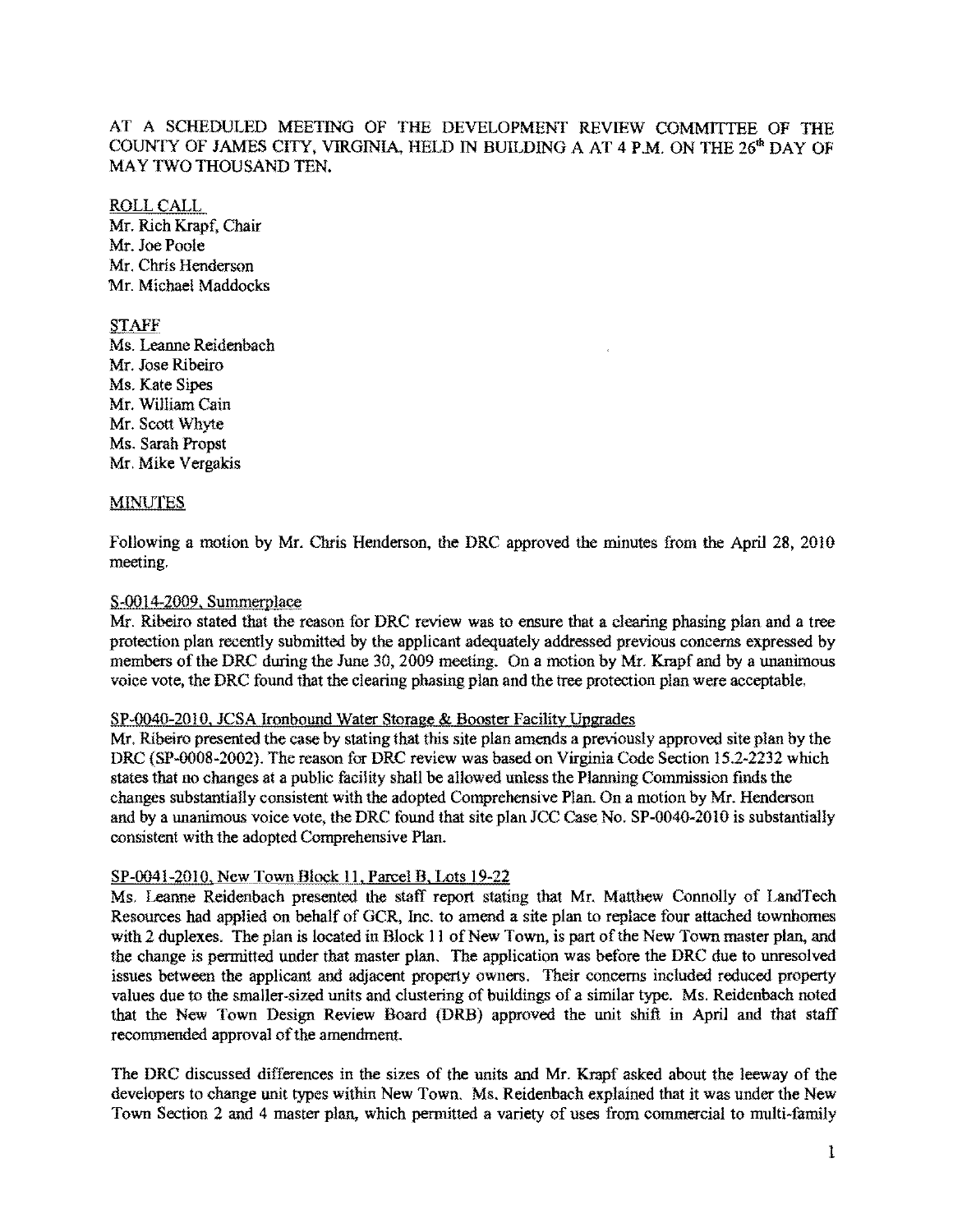residential. Both the townhome and duplex were within the permitted unit types. Mr. Krapf distributed two additional e-mails the DRC had received from adjacent property owners.

Mr. Henderson and Ms, Reidenbach discussed the current status of the New Town homeowner's association, which maintains the outside of properties and common areas.

Mr. Henderson asked about the relationship between the DRC and the DRB. Ms. Reidenhach noted that the DRB had approved the change as being in accordance with the design guidelines, but the application was forwarded to the DRC because of Section  $24-147(a)(2)$  of the ordinance which states that unresolved issues between the applicant and adjacent property owners would be reviewed by the DRC.

Mr. Krapf, Mr. Henderson, and Ms. Reidenbach discussed the fact that no adjacent property owners were in attendance at the meeting and whether the application was on a tight timeline in terms of the builder. Mr. Krapf emphasized that the DRC should look at the application from a land use perspective and whether the duplexes were consistent with Block 11 of New Town.

Mr. Henderson and Mr. Poole discussed the cost and finish level of the duplexes when compared to the townhomes. Ms. Reidenbach noted that the County's Real Estate Assessments office had evaluated the change and said they did not believe the amendment would have a negative impact on the property values of adjacent property owners since it was similar in size and design to other units in the vicinity and because New Town was designed to have a mix of different housing sizes and costs.

On a motion by Mr. Henderson, the DRC recommended approval of SP-0041-2010 by a vote of 4-0.

#### SP-0037-2010. Williamsburg Landing Woodhaven Expansion. Phase II

Ms. Kate Sipes presented the staff report stating Mr. Nick Botta of AES has applied on behalf of Williamsburg Landing, Inc. with a site plan that proposes an expansion of existing facilities. The expansion includes 40 additional nursing beds, 7 additional assisted living units, and 24 additional independent units. In total 120,000 square feet are proposed and the site plan is before the DRC because the plan proposes in excess of 30,000 square feet of floor area. Ms. Sipes explained the Planning Commission and Board of Supervisors approved an SUP, proffer amendment and height waiver related to this case. Ms. Sipes noted that staff comments were attached to the DRC staffreport, however the Code Compliance Division had offered comments since the packets were delivered. That comment related to fire separation between two of the proposed new buildings and could result in a slight shift of the threestory buildings on the plan. Ms. Sipes presented staff's recommendation that preliminary approval be granted and any shift in the building location needed to address the Code Compliance comment not result in the need to return to the DRC.

Mr. Henderson inquired how far the buildings would need to be shifted. Mr. Howard Price of AES responded that they have been working with Code Compliance and have detennined that no relocation of the building will be necessary. He explained the structure of the exterior walls will be fire-rated, providing the necessary fire separation.

Mr. Henderson inquired whether the RPA had been delineated and if the final locations of the buildings had been determined. Mr. Cain responded yes to both.

Mr. Maddocks asked if there were any concerns from other agencies. Ms. Sipes replied that no significant issues had been identified and that all comments were housekeeping in nature.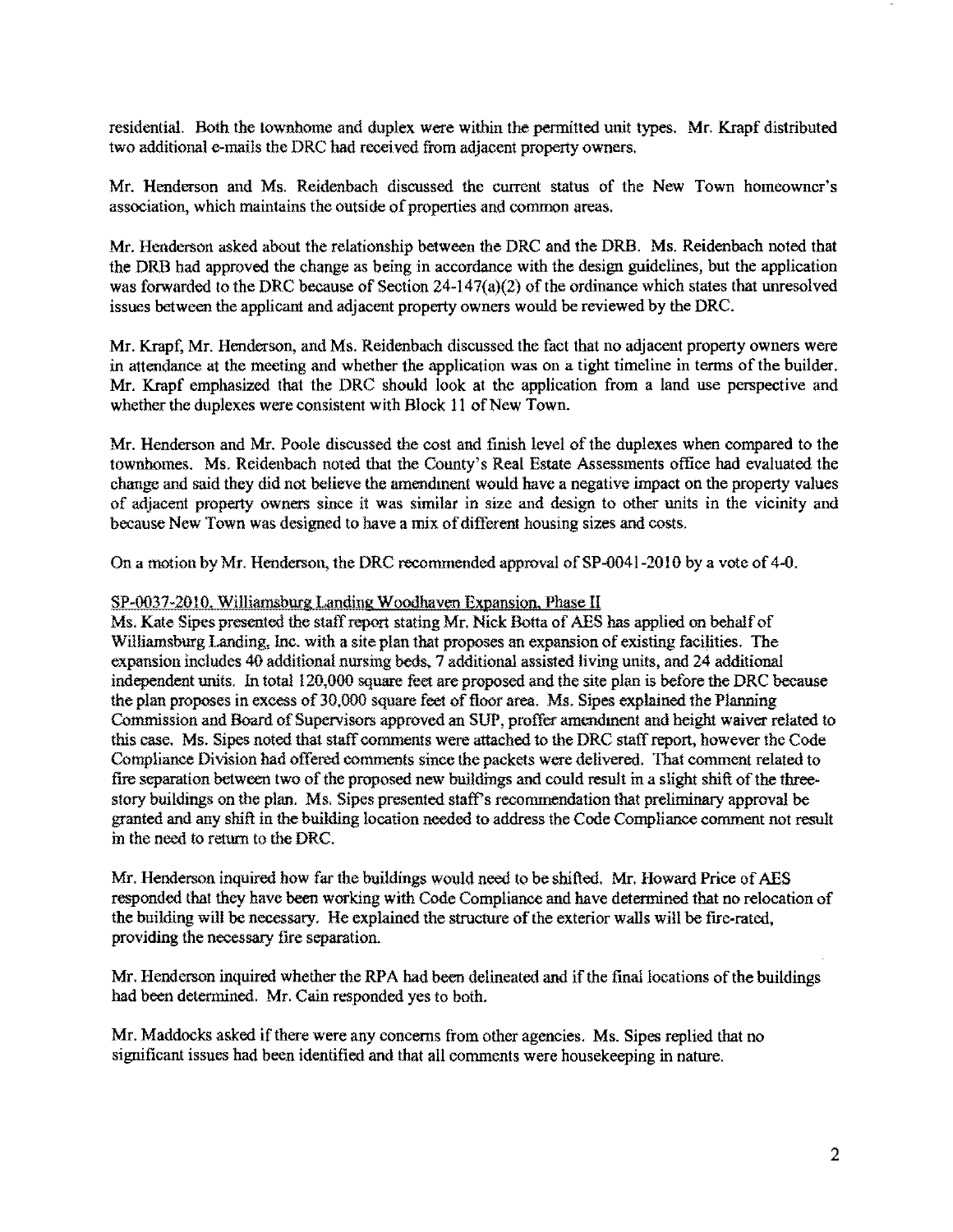Mr. Henderson asked about the timing of the planned construction. Mr. Ben Puckett of Williamsburg Landing, Inc. responded that was uncertain, but the Woodhaven expansion will happen before the new buildings get constructed.

Mr. Henderson asked how long site plans are valid. Ms. Sipes responded five years from the date of final approval.

Mr. Henderson asked if any underground parking or parking structures were planned. Howard Price responded that the three story buildings on the site plan include parking on the first level.

Mr. Poole moved to grant preliminary approval of SP-0037-20l 0, and also commented on the appearance of the sound wall and the need for an improved aesthetic. The motion passed with a vote of 4-0.

### C-OOI6-201O, Grove Christian Outreach Center

No action was necessary at this meeting as the matter was presented as a consideration item. The DRC reviewed conceptual architectural elevations and drawings and offered suggestions. The SUP application for this case had not yet been submitted for formal review.

#### Other Items

Though not included on the original agenda for DRC review, Mr. Henderson asked Mr. John Hopke, architect, to give a presentation to update the DRC regarding SUP-0004-20 10, Courthouse Commons, The application is scheduled for review by the full Planning Commission on June 2, 2010. Mr. Hopke noted that the project was not in New Town, but has been presented to the DRB conceptually and then as final design guidelines and building elevations for the grocery store. He explained some changes to the master plan as a result of County and DRB comments including reorientation of a building along the internal drive, adding sidewalks on both sides of the internal drive, and rearranging the parking field to eliminate a central drive aisle.

Mr. Poole and Mr. Henderson discussed the navigability of the parking lot and verified that traffic flow would be easy.

Mr. Hopke discussed the Community Character Corridor buffer and noted that the previously proposed 35 foot buffer was enlarged to 40 feet and the character of the buffer would focus on retaining specimen trees as well as creating a more formalized landscape similar to New Town Section 9. Mr. Krapf and Mr. Henderson discussed whether landscape buffer reductions and setback waivers would still have to be requested by this project.

Mr. Hopke presented the building elevations for the grocery store and explained changes made to accommodate DRB comments. Mr. Henderson noted the design 'was based on Federal-style architecture and Mr. Poole noted that he liked the elevations.

Mr, Hopke presented the final design guidelines noting that changes to previous versions were shown in yellow. Changes included added detail regarding architectural specifications and limits on materials and editing the sign guidelines as this property, being zoned M-l, did not have the flexibility available to New Town as a Mixed Use zoned area.

#### ADJOURNMENT

On a motion by Mr. Poole, the meeting was adjourned at 5:05 p.m.